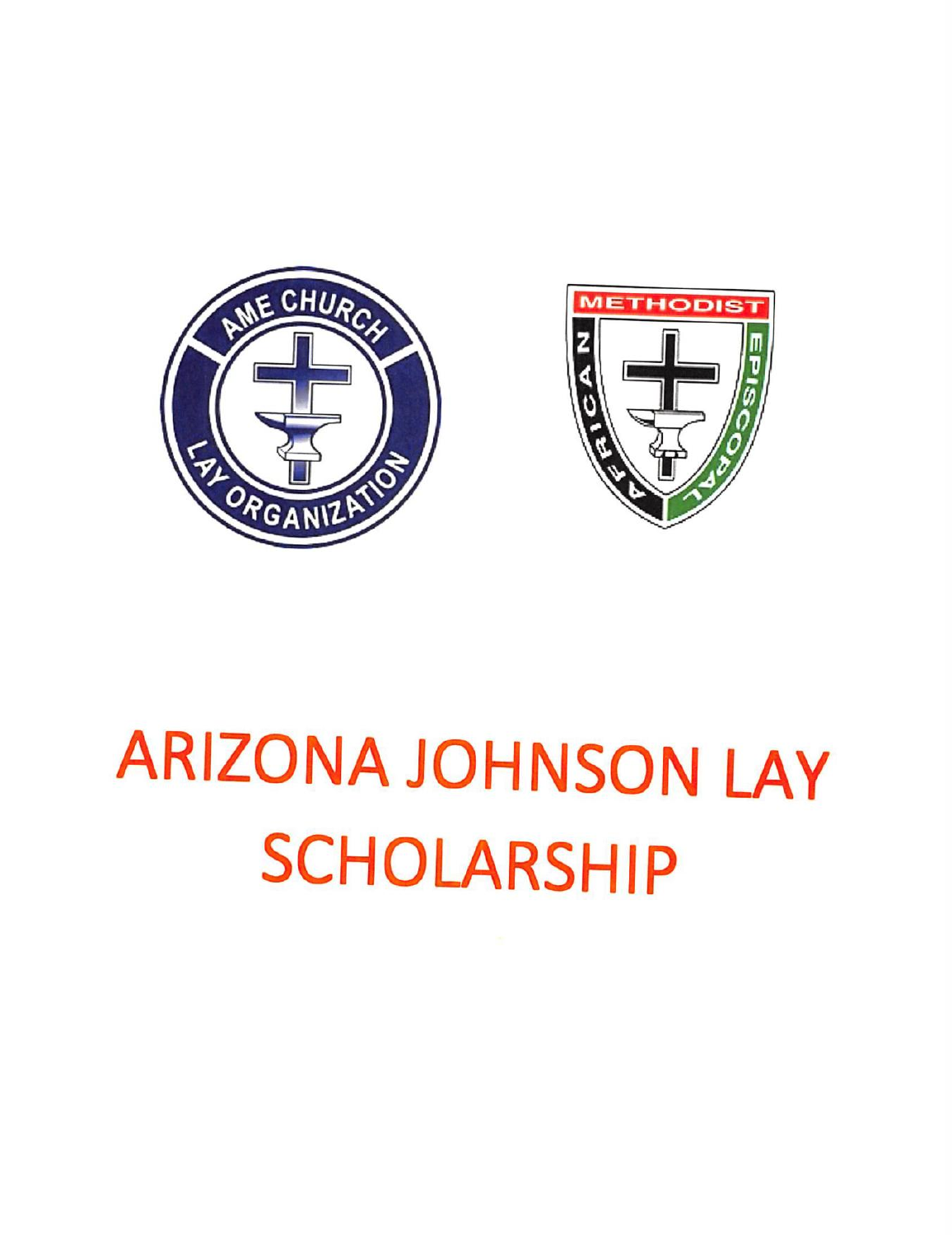

FIRST AFRICAN METHODIST EPISCOPAL SCHOLARSHIP CHURCH **APPLICATION** 1522 14<sup>TH</sup> AVENUE, SEATTLE, WA 98122 2022-2023 REV. DR. CAREY G. ANDERSON, PASTOR



## ARIZONA JOHNSON LAY SCHOLARSHIP

## Scholarship Amount Goal: \$1,500.00

This is our goal. However, we plan to award the money even if we receive less. If we raise more, any amount over \$1,500.00 will be carried over for the next year.

Funding: We plan to rely on the generosity of the FAME congregation, friends and family for the start-up, but will entertain any suggestions for a fundraiser in the near future.

Focus: Our focus will be on those individuals who are not seeking to enter a 4-year institution of higher learning. Individuals who are seeking to enter a journeyman program, apprenticeship, two-year community college or a trade school will be considered first. If no applicants under this criterion apply, then those college eligible will be considered. The reason we are focusing on non-college bound individuals is because we believe that not everyone wants to or can attend a college or university, but they can become employable in a trade in a shorter period of time.

**Management:** The Lay Organization will set the criteria, review the applications and ultimately determine to whom the scholarship will be awarded.

Criteria: High School Graduates or students currently enrolled in college and matriculating to other learning experiences. Minimum Grade Point Average (GPA) of 2.0. Must complete an essay about life experiences, community services (if any) and goals. Additional information may be required.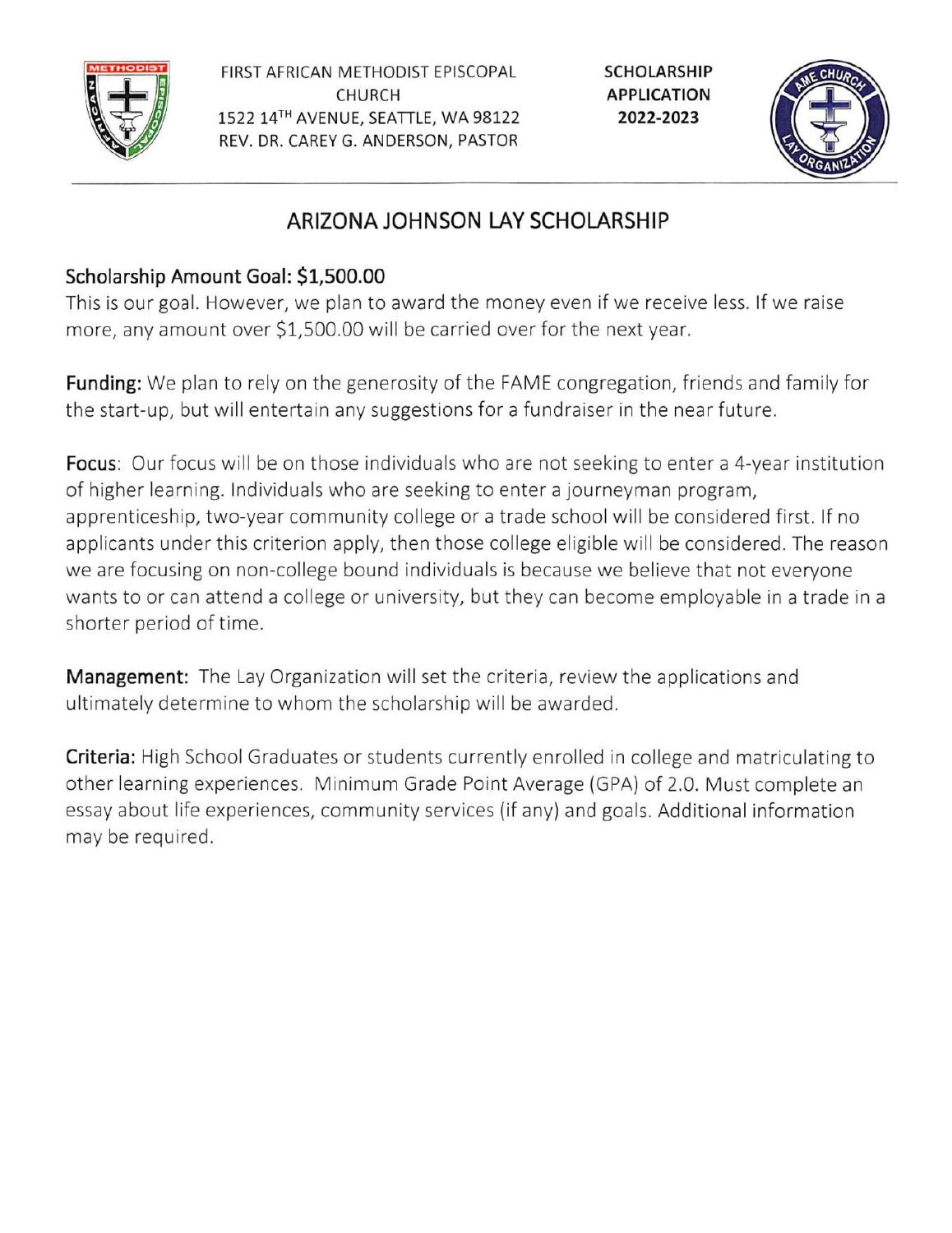

FIRST AFRICAN METHODIST EPISCOPAL SCHOLARSHIP CHURCH APPLICATION 1522 14<sup>TH</sup> AVENUE, SEATTLE, WA 98122 **2022-2023** REV. DR. CAREY G. ANDERSON, PASTOR



The Arizona Johnson Lay Scholarship Foundation exists to provide financial support to actively involved members of FAME Church who are pursuing a post-secondary education. Active involvement includes participation in the ministries of the church, including tithes and offerings.

Please carefully review all eligibility and application information. Completed applications and all supporting materials, including a photo, must be received by 5PM on Friday May 20, 2022. Completed packets can be scanned to goodbreadlane@gmail.com or mailed to the church office: First AME Church Scholarship Foundation, c/o Arizona Johnson Lay Scholarship, 1522 14<sup>th</sup> Avenue, Seattle, WA 98122. Additional concerns contact Brother Leonard Williams (206} 769-4878.

**Application Checklist**: Please insure that you have responded to all requested information. Incomplete applications will not be considered.

- $\circ$  Completed Application Form: typed/clearly handwritten, signed and dated, with a photo attached in .jpg format. By submitting photo you hereby agree to grant its usage in the online Facebook live Scholarship presentation.
- o Transcript: Current transcript and cumulative GPA from your most recent school. Unofficial transcripts are acceptable.
- o Letter of Recommendation: Letter must address how you "exhibit personal conduct worthy of the Lord's calling": teacher/counselor, administrator, FAME member or community leader dated after January 1, 2022,
- o Required Essay: No more than 100 words.

#### Eligibility Checklist:

- $\circ$  Current FAME Church Member: Must be a member for at least one year and listed in the Church records. (Verify with the office if unsure.)
- o Church Attendance; Attend regular worship service, in person, or online, at FAME, a local church if away at college.
- o Church Participation: Involved in the in person or online ministries of FAME church/college ministry. Please list here: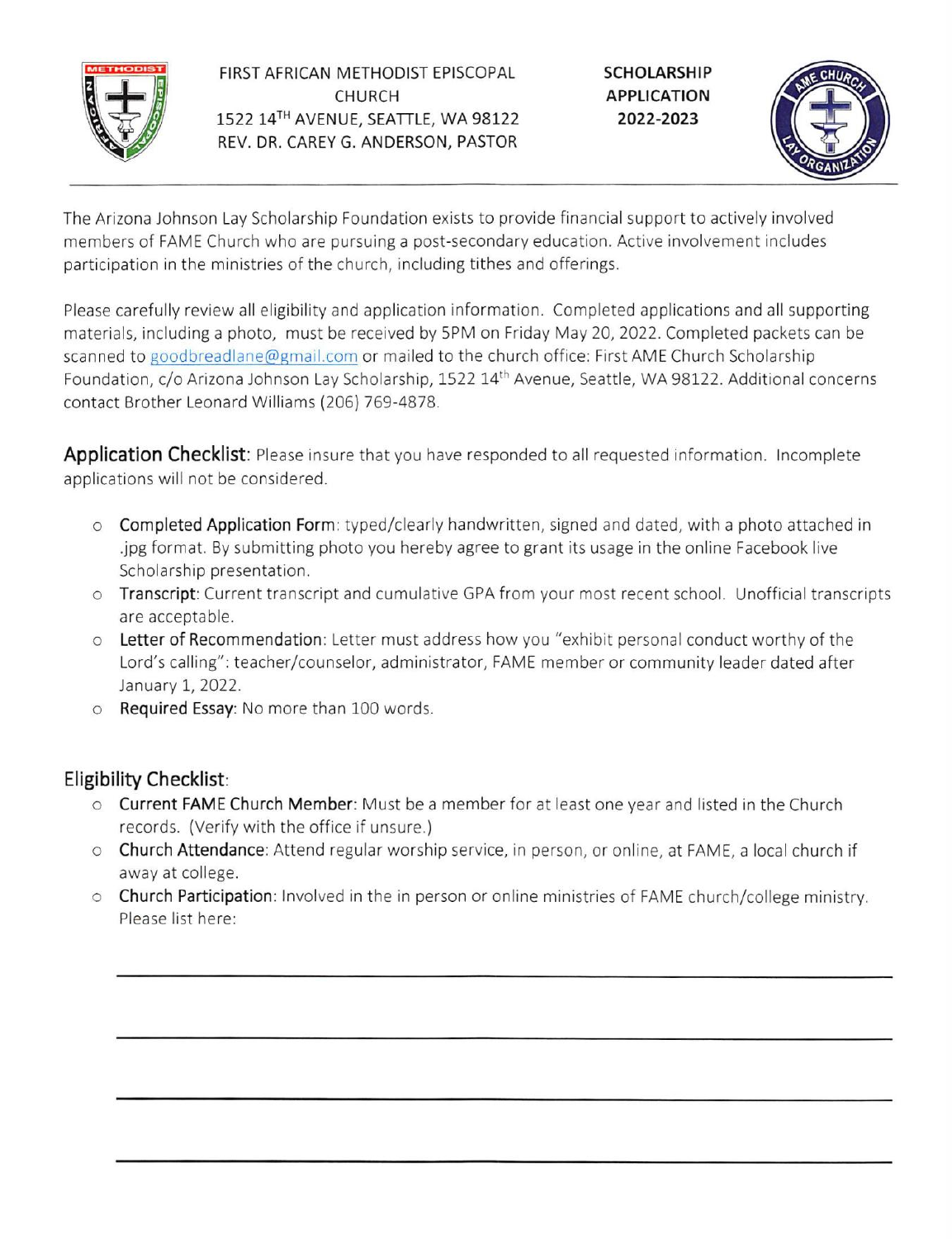

FIRST AFRICAN METHODIST EPISCOPAL CHURCH 1522 14<sup>TH</sup> AVENUE, SEATTLE, WA 98122 REV. DR. CAREY G. ANDERSON, PASTOR

SCHOLARSHIP APPLICATION 2022-2023



- $\circ$  Cumulative GPA of 2.0 or above, on a 4-point scale, as reflected on most current transcript. Provide Cumulative GPA here
- o School Enrollment: Enrolled in a degree or certificate program at a state/nationally accredited 4 year, 2-year, community, technical or vocational program in the 2022-2023 academic year,
- o Full-time Student: Enrolled in a minimum of 6 credit hours, or as defined by the specific program the student is entering.

I certify that the above information is complete and accurate:

Name Date

#### Additional Information:

- Scholarships can be awarded to an eligible student for a maximum of 4 academic years.
- Scholarships will not be awarded to students who received scholarship monies in the previous academic year but did not matriculate.
- Scholarship funds are released only with receipt of official proof of registration for the current academic year.

#### APPLICATION FORM